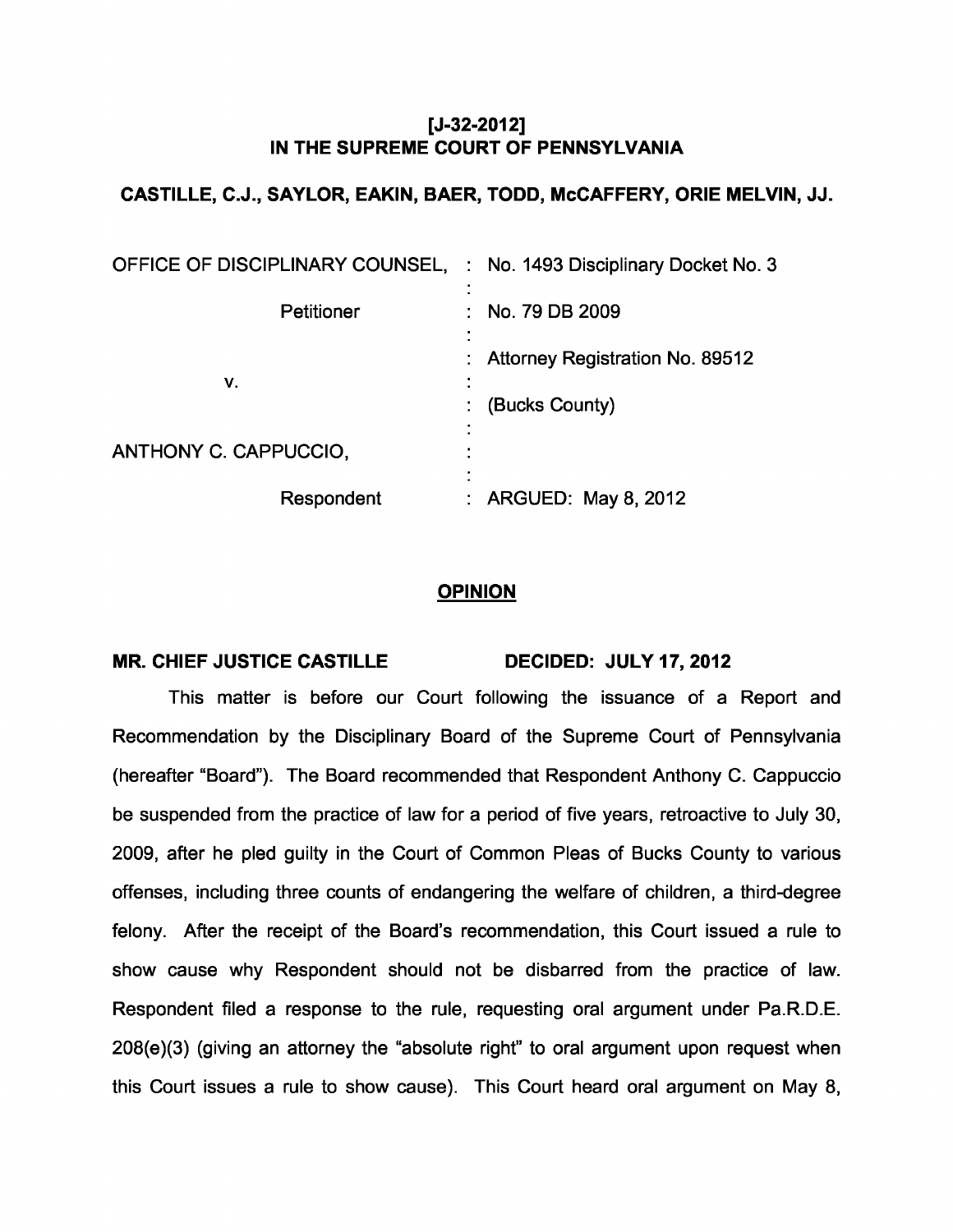2012. For the reasons stated herein, we now enter an order disbarring Respondent from the practice of law, retroactive to July 30, 2009.

The Office of Disciplinary Counsel (hereafter "ODC") and Respondent entered into a Joint Stipulation of Fact. Thus, the facts are undisputed. Respondent was admitted to practice law in 2002. Respondent was hired as a Deputy District Attorney for Bucks County following graduation from law school and was promoted to Chief Deputy District Attorney in 2007. He also served as Chief of the Grand Jury unit and Chief of the Homicide by Vehicle unit.

From about January 2005 until June 2008, Respondent served as a"Youth Fellowship Group Leader" for a Methodist Church in Perkasie, Pennsylvania. On several occasions from March 2007 through July 2008, he supervised youths under the age of 18 from the church youth group and accompanied them to rock concerts. At these concerts Respondent purchased and supplied alcoholic beverages to three minors and also smoked marijuana with them.<sup>1</sup> During this same period Respondent also attended football games, played pool and went to restaurants accompanied by members of the youth group. The minors were permitted to attend the concerts and remain out late because the parents trusted Respondent in light of his position as a church youth group leader and as a Chief Deputy District Attorney.

 $<sup>1</sup>$  The specific instances of misconduct are recounted in the Joint Stipulation, but the</sup> following is an example of the type of crimes in which Respondent engaged. On July 14, 2008, Respondent and two of the minor victims attended an Eagles rock concert. Victim #1 (a boy aged 16), with Respondent's knowledge and consent, prearranged to obtain marijuana. Respondent drove victim #1 to the source's location where victim #1 purchased the marijuana. Respondent also purchased two six-packs of beer and drank one of the six-packs with the minor victims. Respondent and two of the victims smoked the marijuana outside the stadium.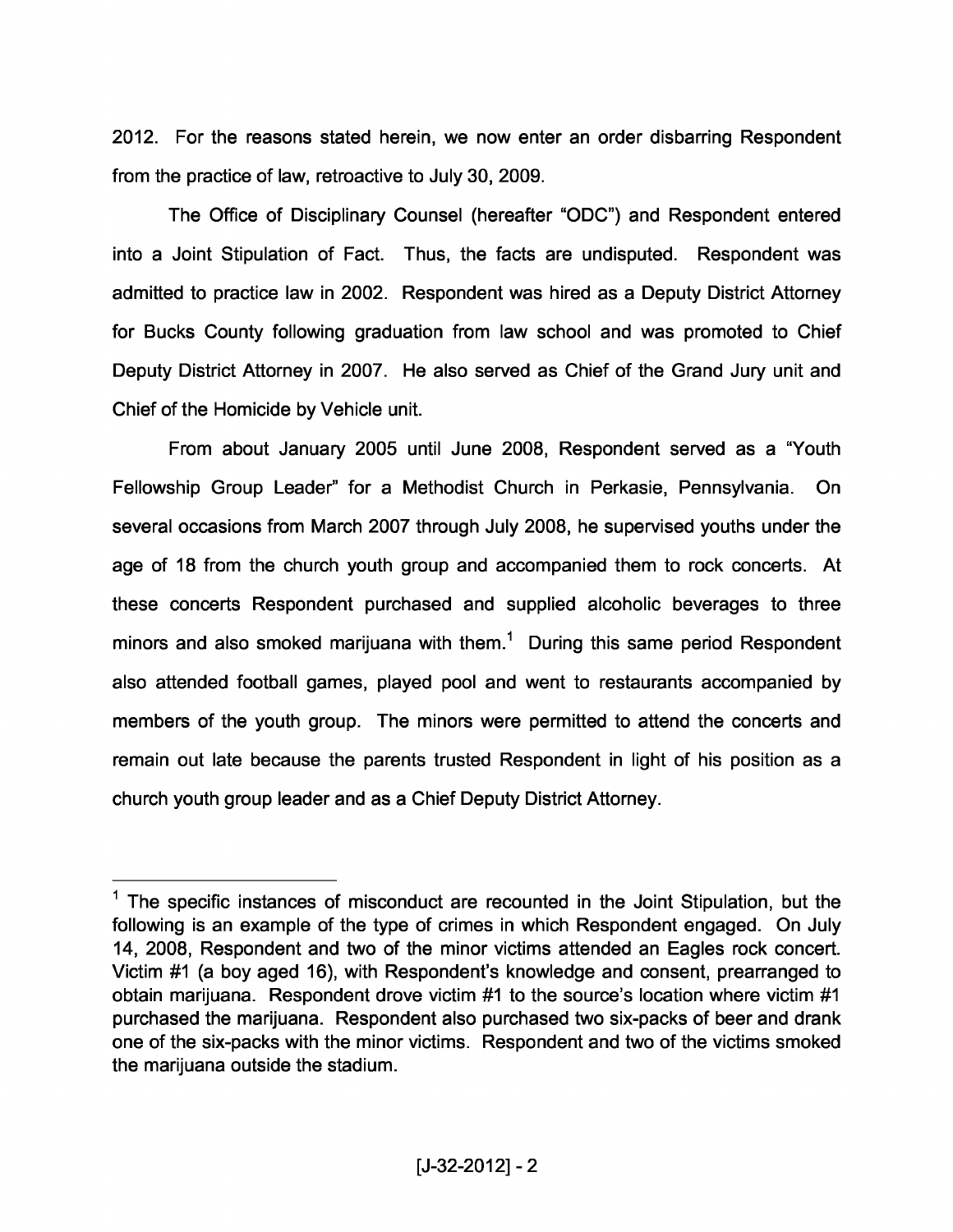From May through September of 2008, Respondent engaged in a consensual sexual relationship with victim #1. The physical relationship began with kissing and eventually escalated to mutual oral sex. The incidents occurred on approximately twelve separate occasions and took place in various public parking lots, the victim's home, and Respondent's home. During this time Respondent told victim #1 not to reveal the relationship to anyone due to the victim's age and Respondent's marriage. The relationship was consensual and the victim was over the legal age of consent relating to sexual offenses as defined by 18 Pa.C.S. § 3101, et seq. See, e.g., 18 Pa.C.S. § 3122.1 (defining statutory sexual assault upon person under sixteen years of age).

In April 2008 Respondent was confronted by his wife about his relationship with victim #1. Nevertheless, he continued to engage in the sexual liaison with victim #1 for several more months.

A criminal investigation was instituted against Respondent on September 5, 2008, after Respondent and victim #1 were discovered by a police officer partially clothed in an automobile parked in a public shopping center. Respondent resigned from his position at the Bucks County District Attorney's office the next day. On September 15, 2008, Respondent engaged in another sexual encounter with victim #1 at Respondent's home. Respondent has had no further contact with victim #1.

As a result of the investigation, a criminal information was filed against Respondent. On March 10, 2009, Respondent entered a guilty plea to three counts of endangering the welfare of children, 18 Pa.C.S. § 4303(a)(1), one count of criminal use of a communication facility, 18 Pa.C.S. § 7512(a), three counts of corruption of minors, 18 Pa.C.S. § 6301(a)(1), and three counts of furnishing liquor or malt or brewed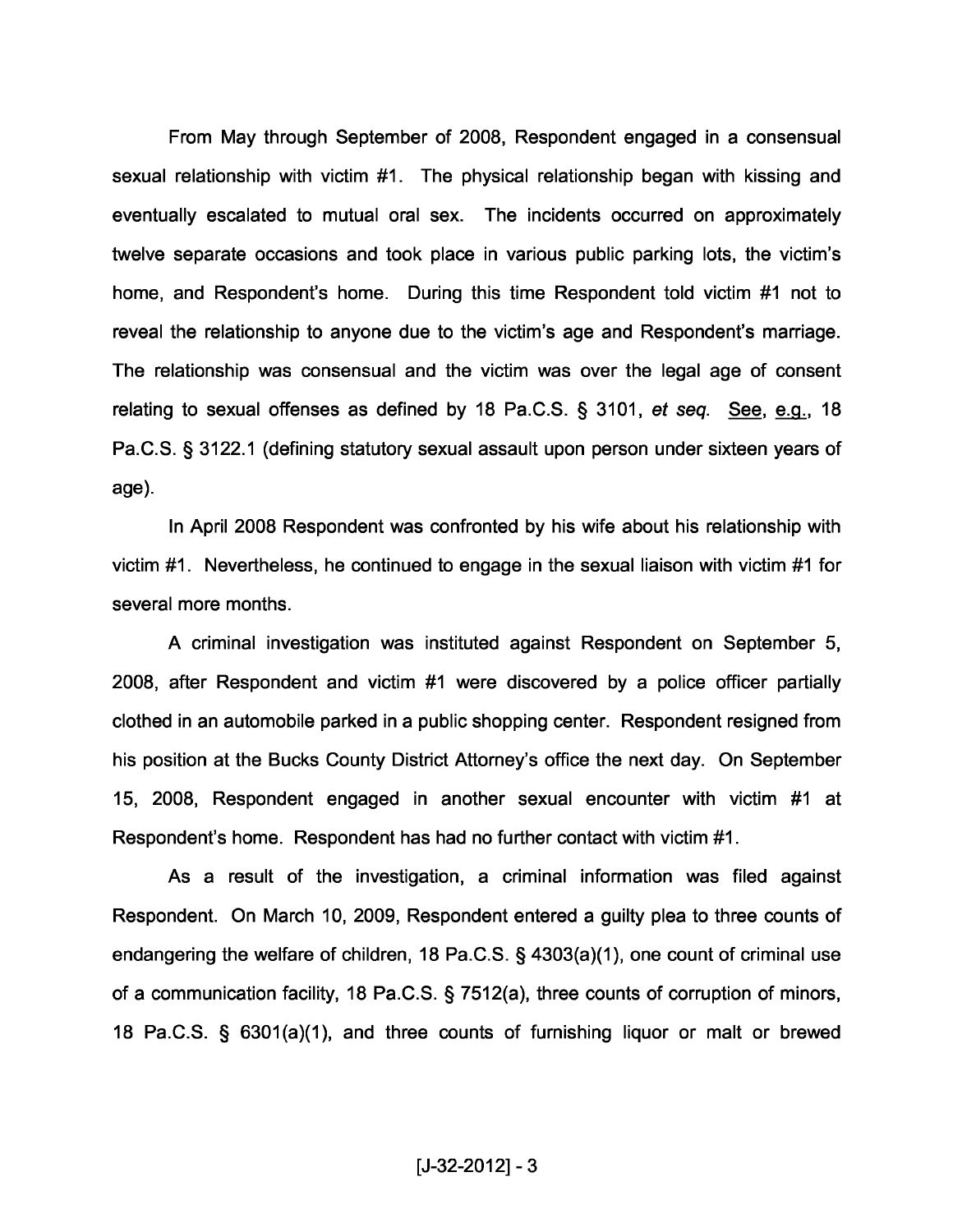beverages to minors, 18 Pa.C.S. § 6310.1(a). The endangering children and criminal use of a communication facility are offenses classified as felonies of the third degree.

The trial court initially sentenced Respondent to house arrest for a period of six to twenty-three months, followed by probation. However, Respondent was re-sentenced to six to twenty-three months in a Bucks County Criminal Facility for the endangering children conviction, five years' probation for the criminal use of a communication facility, two years' probation consecutive to the prior counts for the corruption of minors, and no further penalty for furnishing liquor. Respondent served his incarceration at Northampton County Prison and was released to house arrest on October 15, 2009. Respondent's term of probation is scheduled to end in 2017.

Following Respondent's conviction and sentencing, this Court entered an order on July 30, 2009, placing Respondent on temporary suspension pursuant to Pa.R.D.E. 214(f)(1), and referring the matter to the Board for further proceedings. The ODC then filed a Petition for Discipline, charging Respondent with professional misconduct arising from his criminal convictions. A disciplinary hearing was held before a Hearing Committee appointed by the Board on December 11, 2009. During those hearings, the ODC presented evidence of Respondent's conviction as well as the fact that his criminal conduct was publicized to the community on electronic media and in newspaper articles.

Respondent presented the testimony of Dean Dickson, a licensed psychologist with a private practice. Mr. Dickson treated Respondent following his arrest and until his incarceration. Sessions resumed by telephone following Respondent's release from prison and Respondent resumed in-person sessions after he was released from house arrest. Mr. Dickson stated that Respondent's risk of recidivism was low and expressed the opinion that Respondent does not suffer from a psychological or personality disorder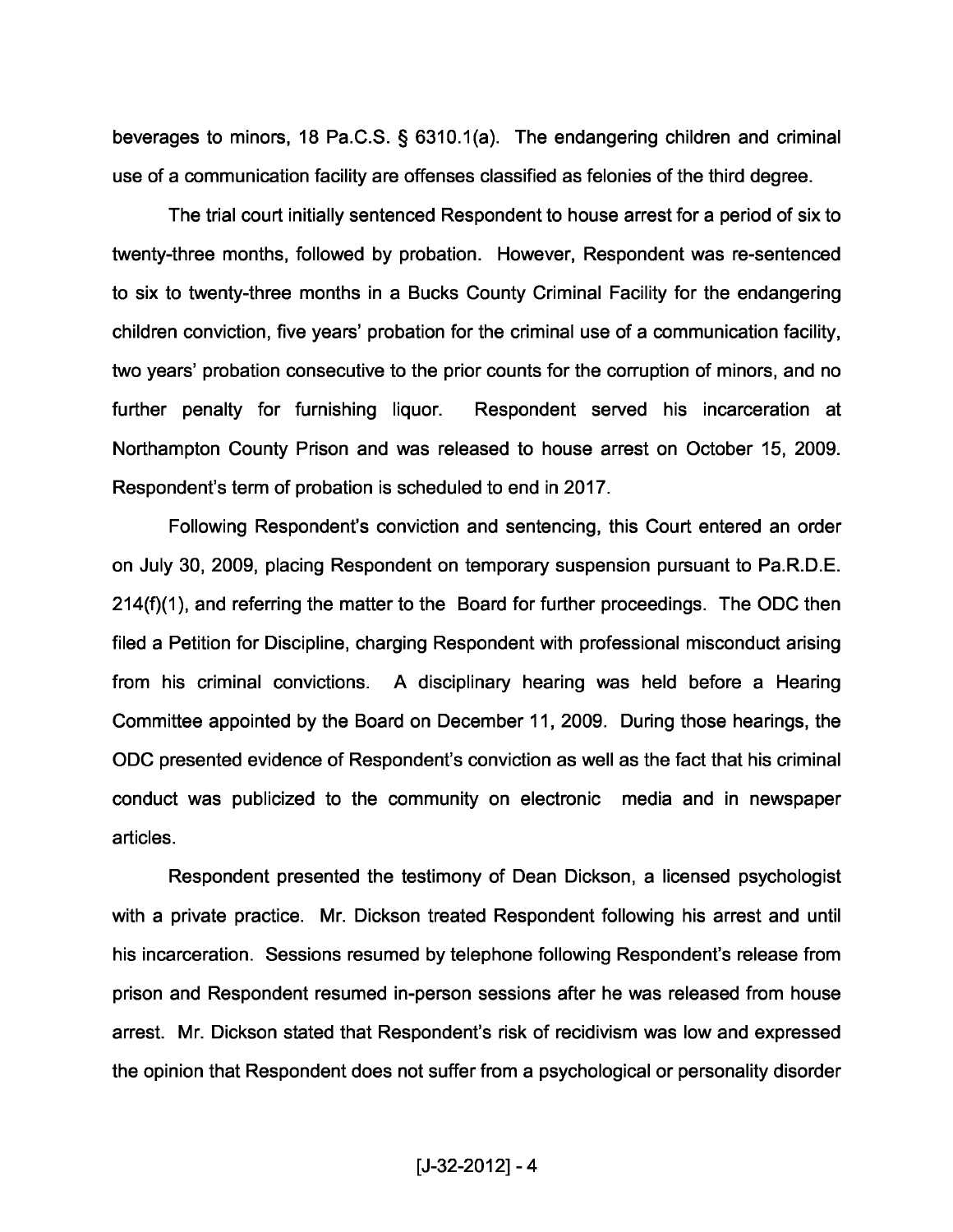or any sexual deviance. He further opined that Respondent's criminal conduct was due, in part, to his sexual identity problems; however, he acknowledged that Respondent had the ability to choose right from wrong and noted that homosexuality is not a psychological disorder.

Respondent was also evaluated by Don Seraydarian, Ph.D., who performed psychological testing. Dr. Seraydarian's testimony was consistent with that of Mr. Dickson. He also opined that Respondent suffered from an adjustment disorder with mixed disturbance of emotion and conduct and sexual identity problems. Dr. Seraydarian added that acceptance of his sexual identity created emotional problems for Respondent.

In addition to the experts' testimony, Respondent testified on his own behalf, expressing remorse and taking full responsibility for his misconduct. He also offered the testimony of William McElroy, Esquire, who described Respondent as an excellent and competent attorney. Mr. McElroy also opined that Respondent had a reputation in the community as a truthful and honest person. John Benson, Esquire, also testified on Respondent's behalf. Mr. Benson had previously worked with Respondent at the District Attorney's office and described Respondent's trial skills as excellent. Mr. Benson further opined that Respondent had an excellent reputation in the community as peaceful, law-abiding, truthful and honest. Finally, Respondent presented the collective testimony of fifteen family members and friends, who supported him and testified to his excellent reputation in the community as a peaceful and law-abiding person.

The Hearing Committee recommended disbarment, finding that there were four aggravating circumstances and eight mitigating circumstances present in this matter. The four aggravating circumstances noted were that Respondent held a public office at the time of the misconduct, the public notoriety surrounding the misconduct, his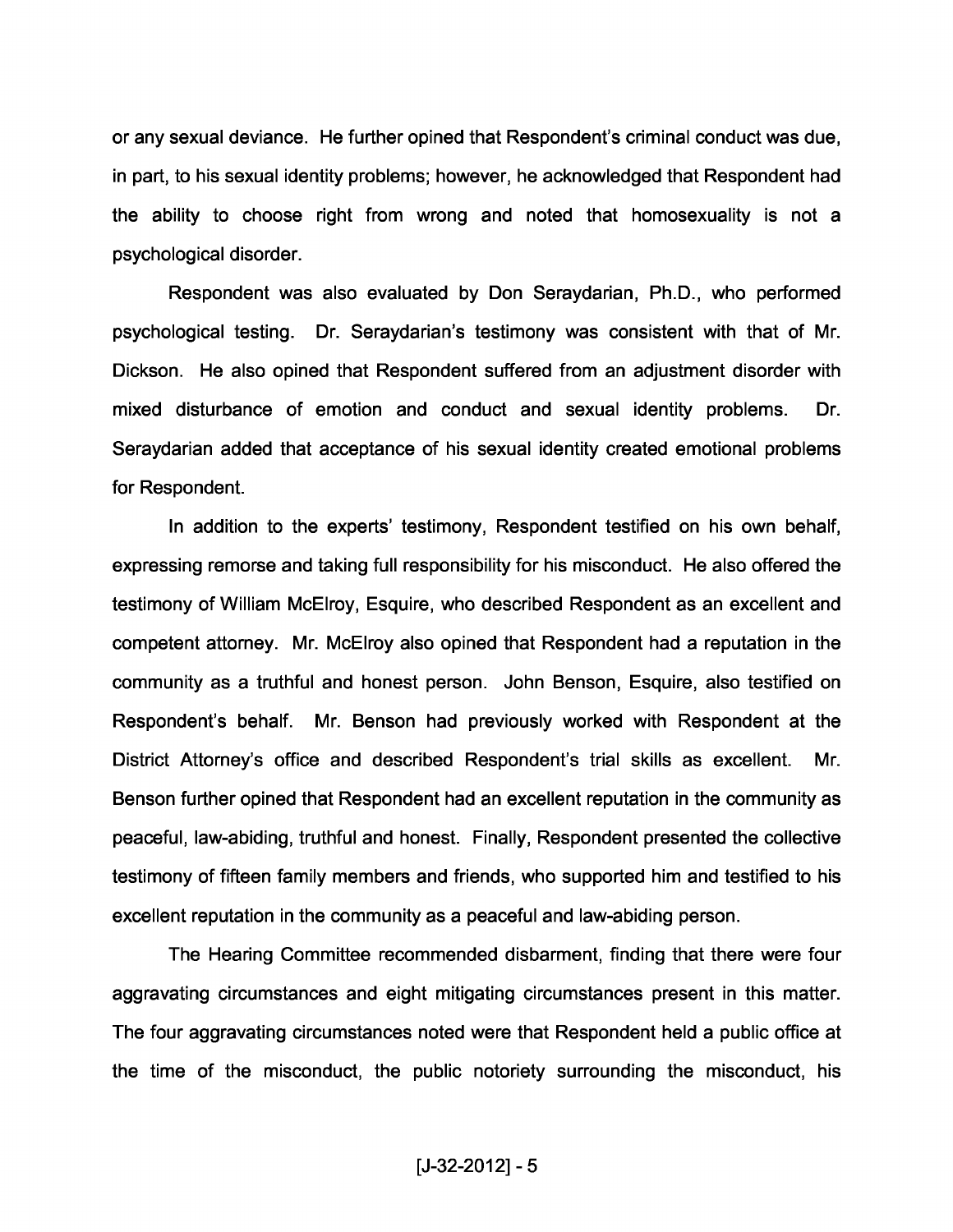inappropriate post-crime conduct, and the nature and duration of the crime. The eight mitigating circumstances considered were Respondent's lack of disciplinary history, his positive academic history, the positive character witnesses, his cooperation in the disciplinary proceedings, his remorse for the misconduct, his continued psychological treatment, the payment of complete restitution, and the low risk of recidivism. The Hearing Committee also noted that Respondent's expert testimony did not meet the standard for mitigating evidence under ODC v. Braun, 553 A.2d 894 (Pa. 1989). In Braun, this Court held that a psychological disorder will be considered a mitigating factor where it caused the misconduct. In this case, the Hearing Committee concluded that Respondent could not meet the Braun standard because of the lack of a specific psychological disorder diagnosis. The Hearing Committee recommended disbarment due to the fact that Respondent would be under sentence for longer than the five-year maximum suspension. "It would be both inappropriate and in contravention of past disciplinary proceedings to allow Respondent to practice before the courts of Pennsylvania while he remains under sentence." Report and Recommendations of the Hearing Committee, filed 9/2/2010, at 16.

Respondent filed a Brief on Exceptions and requested oral argument before the Board. Following oral argument, the Board recommended a five-year suspension, citing similar matters where attorneys have engaged in sexual misconduct and furnished alcohol to minors and have been suspended for a period of five years. See ODC v. Christie, 639 A.2d 782 (Pa. 1994) (discussed below) and ODC v. Susi, No. 733 DD3 (five-year suspension imposed after attorney furnished alcohol to eighteen-year-old male and then initiated non-consensual oral sex). The matter then proceeded to this Court where, as noted, we issued a rule respecting disbarment and then entertained oral argument. The matter is now ripe for final disposition.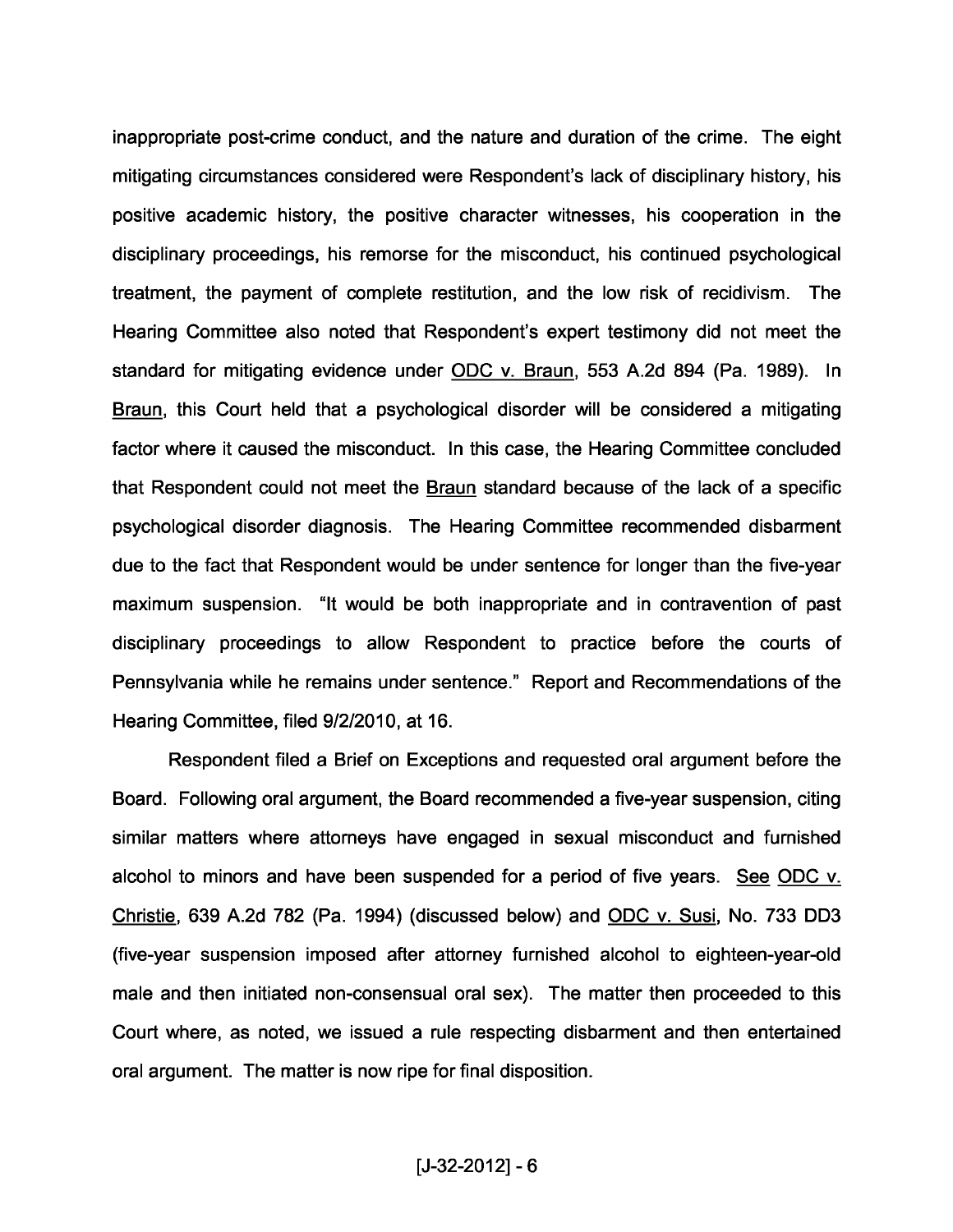This Court's review of attorney disciplinary matters is de novo; we are not bound by the findings and conclusions of the Hearing Committee or the Board. ODC v. Eilberg, 441 A.2d 1193, 1195 (Pa. 1982). However, the findings of the Hearing Committee and the Board are guidelines for judging the credibility of witnesses and should be given substantial deference. ODC v. DiAngelus, 907 A.2d 452, 456 (Pa. 2006). In attorney disciplinary proceedings, the ODC bears the burden of establishing attorney misconduct by a preponderance of the evidence. Id.

In this case, none of these standards are at issue. The ODC and Respondent entered into a Joint Stipulation of Facts, the lower tribunals credited Respondent's testimony and that of his character witnesses, and Respondent is not contesting the lower tribunals' determination that he failed to present expert testimony meeting the Braun standard. Furthermore, the Pennsylvania Rules of Disciplinary Enforcement provide that "a certificate of conviction of an attorney for a crime shall be conclusive evidence of the commission of that crime in any disciplinary proceeding instituted against the attorney based upon the conviction." Pa.R.D.E. 21 4(e). Given that the instant disciplinary proceedings arose as a direct result of Respondent's convictions, the ODC has met its burden of establishing that Respondent violated Pa.R.P.C. 8. 4(b) (it is professional misconduct for counsel to commit criminal act) and Pa.R.D.E. 203(b)(1) (conviction of crime shall be grounds for discipline). Thus, the only question before this Court is the extent of final discipline to be imposed.

The ODC argues that Respondent should be disbarred. According to the ODC, Respondent's misconduct was aggravated by the positions of trust he held. First, as Chief Deputy District Attorney of Bucks County, Respondent held a position of leadership, authority and power. Respondent betrayed the faith and trust of the public when he violated the very laws he personally prosecuted and he engaged in ongoing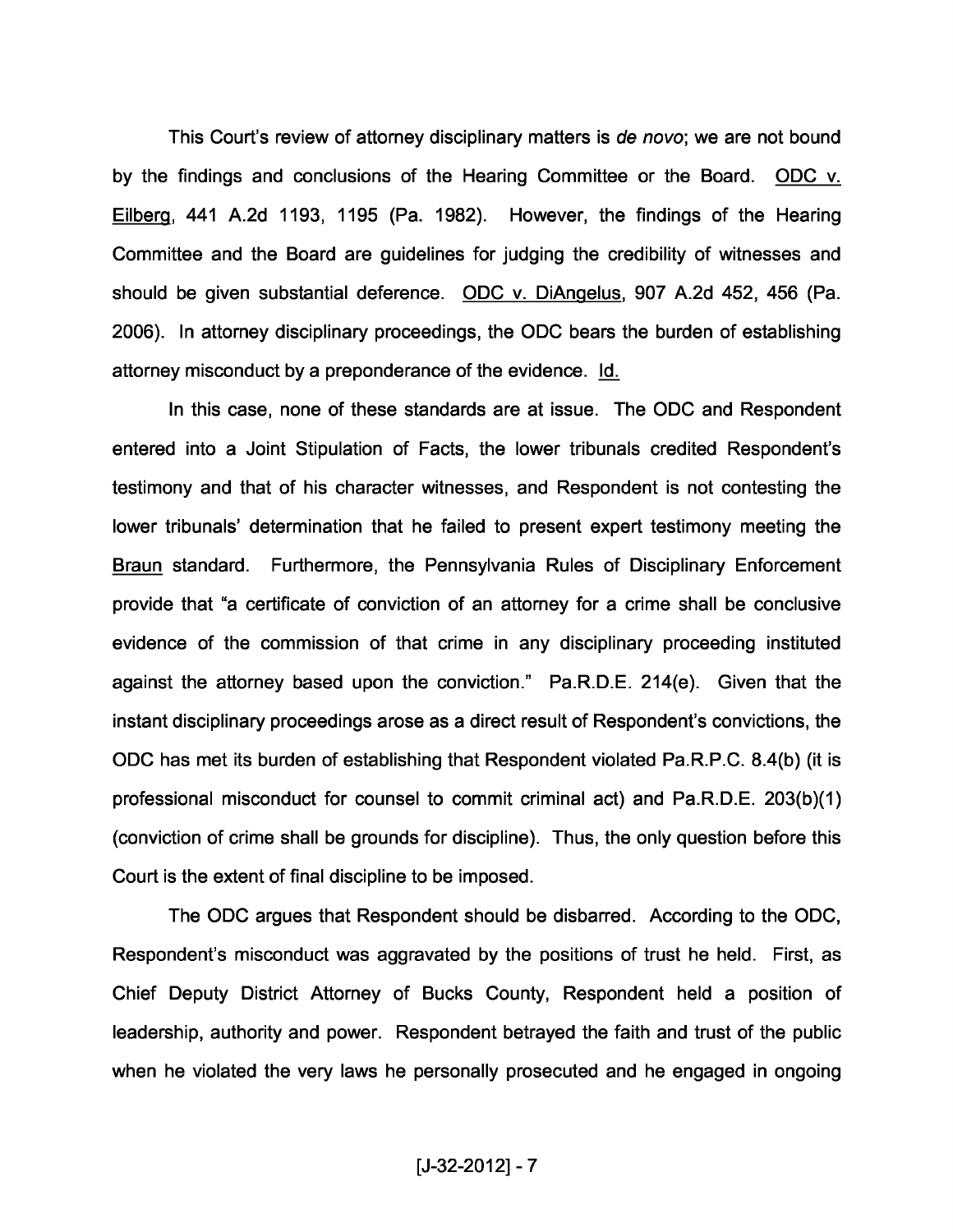criminal activity that extended over a period of a year and a half. Second, Respondent was a church youth group leader, who was charged with supervising the welfare of the minor victims he ultimately exploited. The ODC points out that Respondent accompanied the youths to rock concerts and abdicated his responsibilities as a chaperone by "partying" with his juvenile charges. He also knowingly participated in schemes to obtain marijuana and then smoked the marijuana with them. The ODC avers that Respondent's illicit sexual affair with a sixteen-year-old boy should likewise be considered, including that he had another encounter with the minor following his arrest.

The ODC further argues that the Hearing Committee properly took into account the length of Respondent's criminal sentence in determining the appropriate disciplinary sanction, since a five-year suspension would permit Respondent to be reinstated before his period of probation expires. Furthermore, the ODC contends that the length of sentence was only one of many legitimate aggravating factors considered by the Hearing Committee in recommending disbarment. The ODC avers that <sup>a</sup> review of precedent demonstrates that disbarment is fitting in this case. As an example in contrast, the ODC cites ODC v. Christie, supra. In that case, <sup>a</sup> five-year suspension was imposed; however, the ODC notes that Christie involved only misdemeanor charges, attorney Christie presented Braun evidence, and he was not a prosecutor at the time of the misconduct. The ODC cites as an analogous case of disbarment ODC v. Pazuhanich, No. 15 DB 2005. In that case, disbarment followed after a two-term District Attorney of Monroe County, recently elected to the trial bench, was arrested because he was observed fondling a ten-year old girl at a rock concert. The attorney pleaded nolo contendere to indecent assault, endangering the welfare of children, corruption of minors and public drunkenness, and was sentenced to ten years' probation.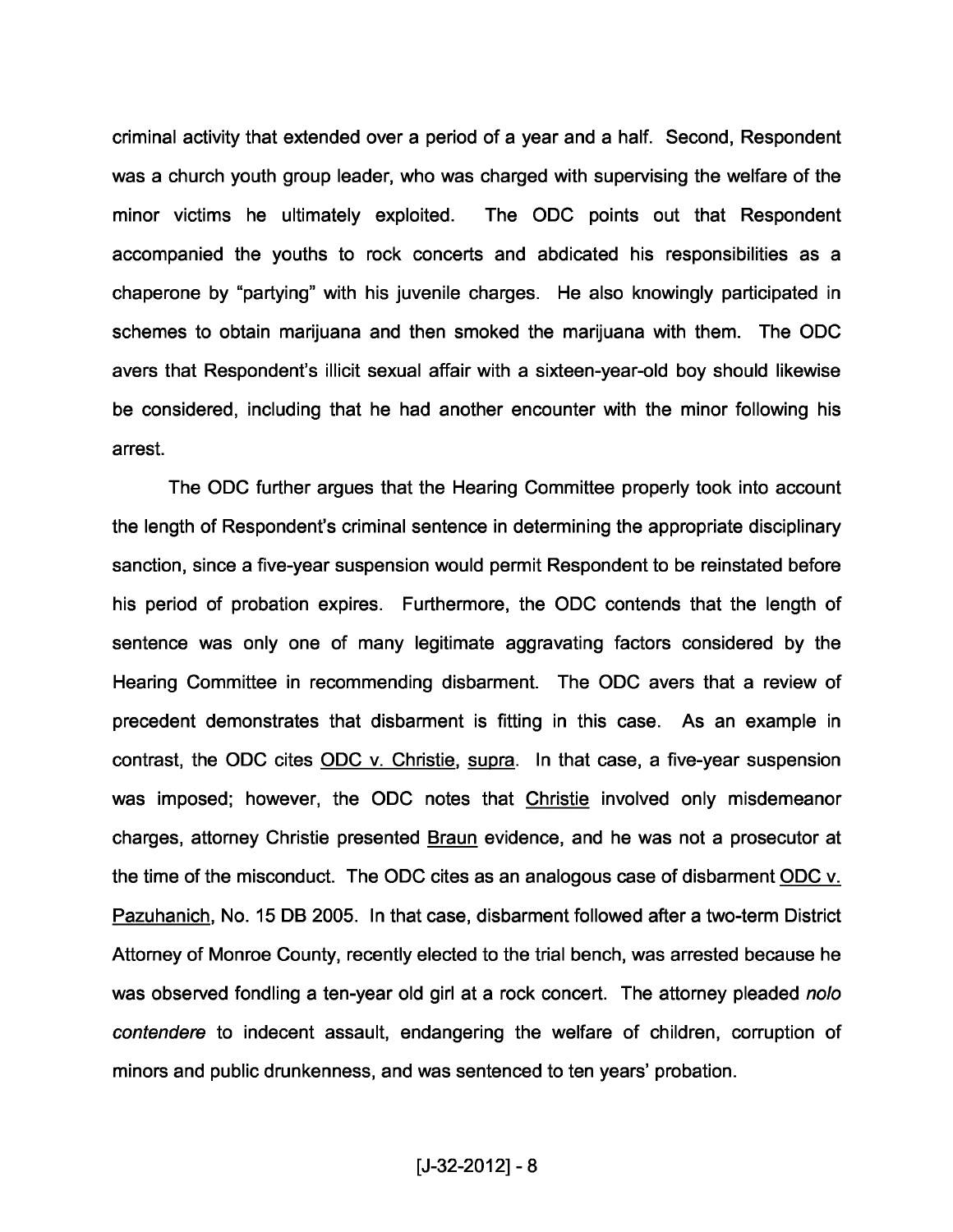Respondent contends that a five-year suspension is appropriate given his expressions of remorse, his rehabilitation since the misconduct, which included intensive psychological treatment, his otherwise excellent reputation, and the nonpunitive nature of the attorney disciplinary system. Respondent points out that he has engaged in a serious and concentrated effort through therapy to understand why he committed the misconduct. Mr. Dickson offered that Respondent had suppressed his homosexuality for many years by marrying and having two children. In Dickson's view, victim #1 broke down Respondent's defenses and due to Respondent's repression of his sexual identity, he had the maturity of a 14- or 15-year-old when he acted sexually. Respondent also points to his excellent academic record and his success as a prosecutor before his criminal conduct was uncovered.

Respondent next argues that the Hearing Committee was under the mistaken belief that a lawyer could not be reinstated while he or she was still on probation or parole. He provides many examples of attorneys who were permitted to practice law while under a criminal sentence, and points out that first-time DUI<sup>2</sup> offenders routinely receive a private reprimand or public censure even though they may be under a criminal sentence. According to Respondent, the Hearing Committee erred in assuming an ironclad rule that a lawyer's discipline must coincide with the length of any criminal probationary term.

Respondent further avers that the fact that he held positions of trust should not elevate the discipline in this case to disbarment, because almost every type of attorney misconduct involves some type of breach of trust. "The fact that one is a public official such as an Assistant District Attorney ... doesn't lessen [sic] the trust violation. There

 $2$  DUI is shorthand for Driving Under the Influence of alcohol or controlled substance, see 75 Pa.C.S. § 3802.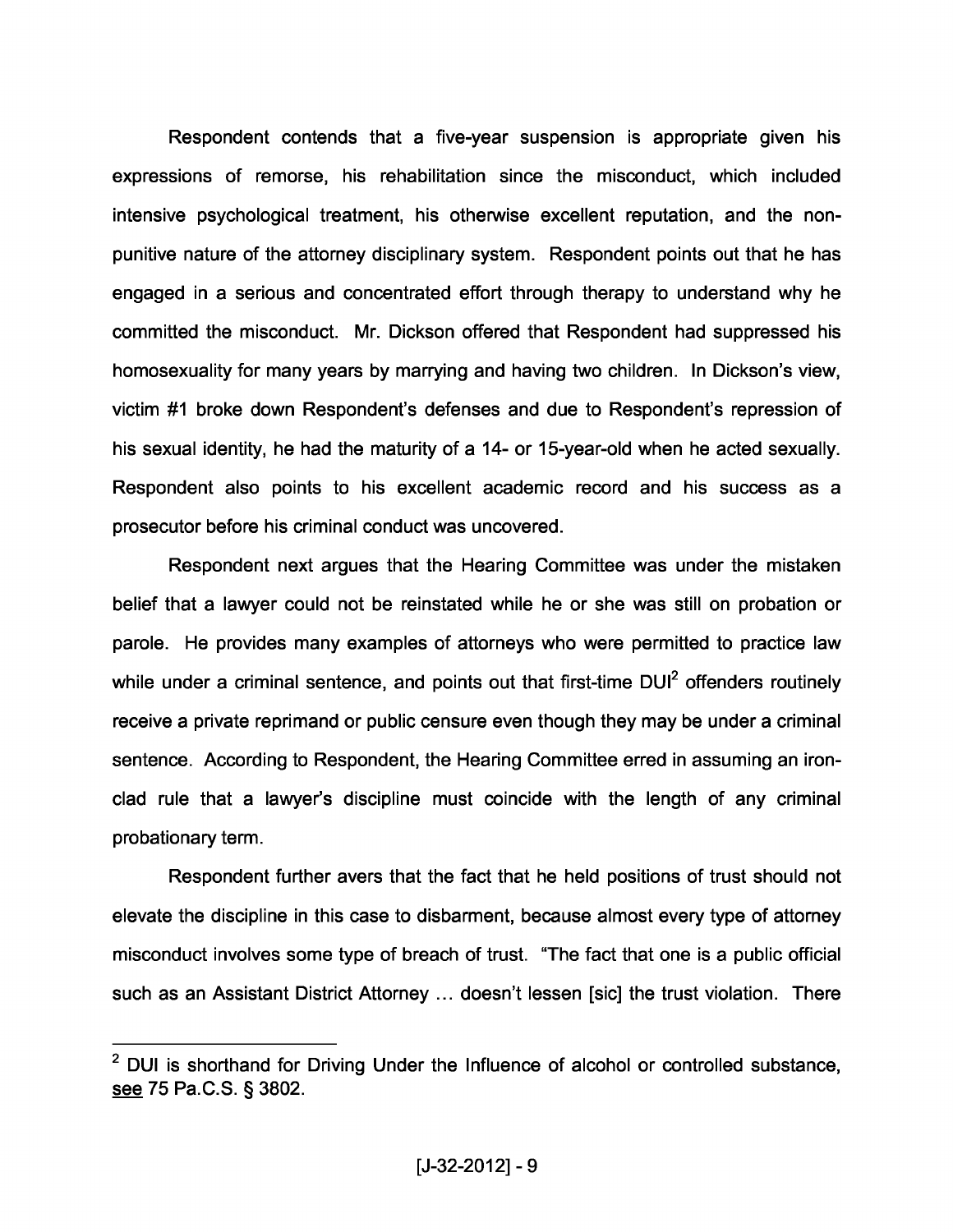should not be a distinction that breach of trust of a public official is more serious than a breach of trust as a private lawyer to their [sic] client." Brief of Respondent at 38. Instead, Respondent urges this Court to consider the many mitigating circumstances in his favor as well as his psychological evidence notwithstanding that it did not rise to the level of Braun mitigation.

Finally, Respondent cites to decisional law in support of his position, including the Christie case, offering that a five-year suspension is warranted. He distinguishes his circumstances from those in Pazuhanich on the grounds that attorney Pazuhanich never admitted to the misconduct, did not express remorse for the crimes, and failed to acknowledge any harm done to the public perception of the judicial system. Thus, Respondent concludes that disbarment is unwarranted here.

Having reviewed the parties' arguments, we now look at the general considerations governing the imposition of final discipline. Disbarment is an extreme sanction and it is properly reserved for the most egregious matters, because it represents a termination of the privilege to practice law without any promise of ultimate reinstatement. ODC v. Keller, 506 A.2d 872, 878 (Pa. 1986). In contrast, suspension is a withdrawal of the privilege for a defined period of time not to exceed five years; an attorney will be reinstated at the expiration of the period of suspension where he demonstrates his fitness to resume the practice of law. Id. at 874-75; see also ODC v. Czmus, 889 A.2d 1197, 1204 (Pa. 2005) (discussing presumption of reinstatement that follows five-year suspension and contrasting it with disbarment); Pa.R.D.E. 218(c)(3)(i).

When determining the extent of final discipline to be imposed, this Court must bear in mind that while a certificate of conviction serves as conclusive evidence of guilt, we must also account for the events surrounding the crime in order "to weigh the impact of the conviction upon the measure of discipline." Eilberg, 441 A.2d at 1195.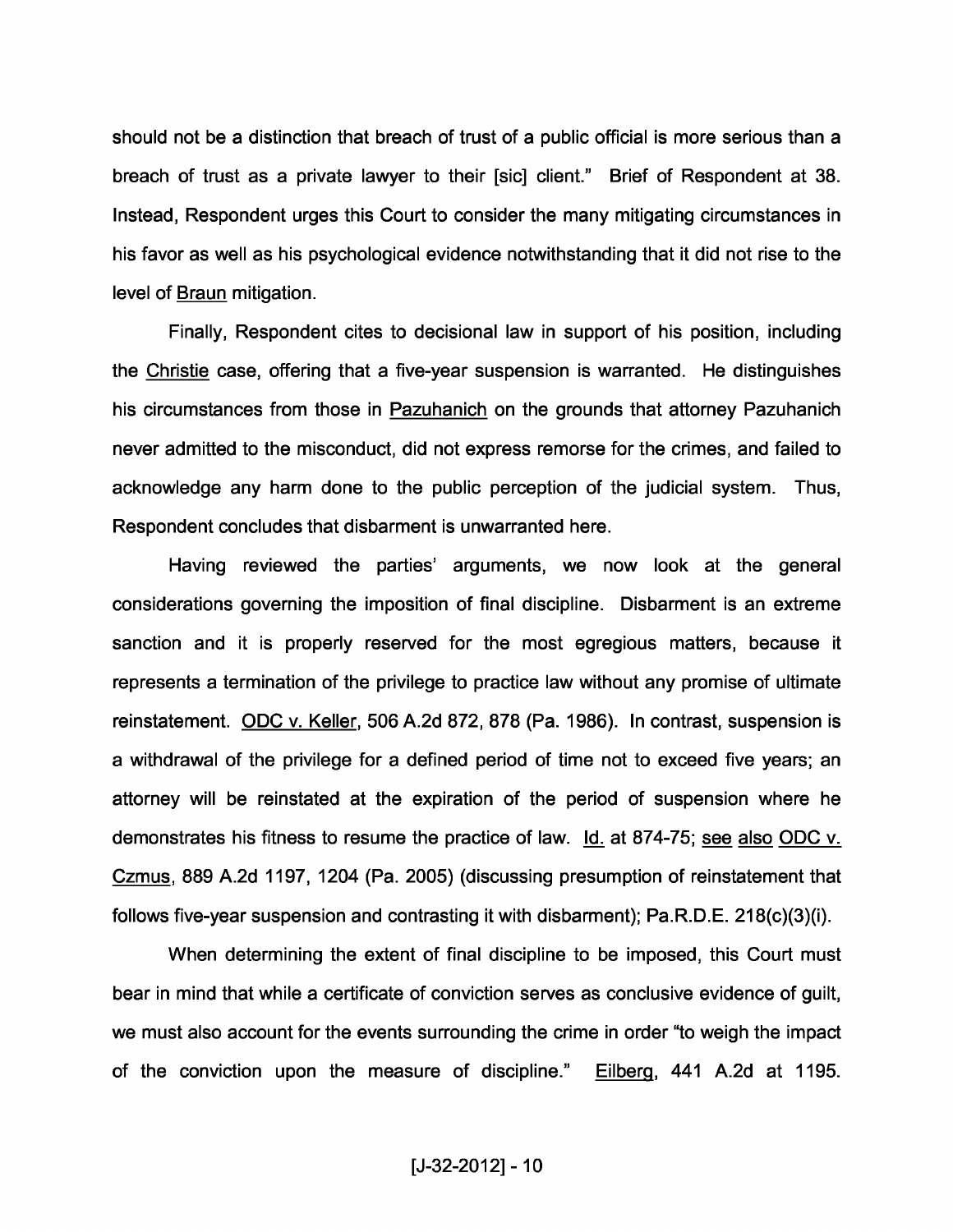Furthermore, consideration should be given to mitigating circumstances. Id. The final discipline imposed is determined on a case-by-case basis on the totality of facts presented. Nevertheless, despite the fact-intensive nature of the endeavor, we strive for consistency so that similar misconduct "is not punished in radically different ways." ODC v. Lucarini, 472 A.2d 186, 190 (Pa. 1983).

Additionally, we bear in mind that the primary function of the attorney disciplinary system is not punitive in nature, but is to determine the fitness of an attorney to continue the practice of law and maintain the integrity of the legal system. The disciplinary system serves to protect the courts and the public from unfit attorneys. However, "[t]his does not mean that the system does not possess a set of sanctions or that the sanctions are not punitive." Instead, "sanctions, admittedly punitive, are imposed in accord with the misconduct." Id.

The dispute in this case concerns the line between the most serious sanction, disbarment, and the next most serious sanction, a five-year suspension; it is undisputed that the conduct is serious enough that no lesser sanction should be considered. The factors weighing in favor of each position have been well articulated by the parties. In our view, resolution of the dispute turns on the significance of the fact of Respondent's position as a public official, i.e. , the Chief Deputy District Attorney of Bucks County, at the time he committed his criminal misconduct.

This Court's discussion in Eilberg is instructive. Attorney Joshua Eilberg was elected to the U.S. House of Representatives in 1966. While serving in Congress, Eilberg maintained a law practice with three other partners. The law firm received a check from Hahnemann Hospital for obtaining a federal grant for the construction of an addition to the existing hospital. Attorney Eilberg received some portion of this money, notwithstanding that he was prohibited by law from doing so because of his public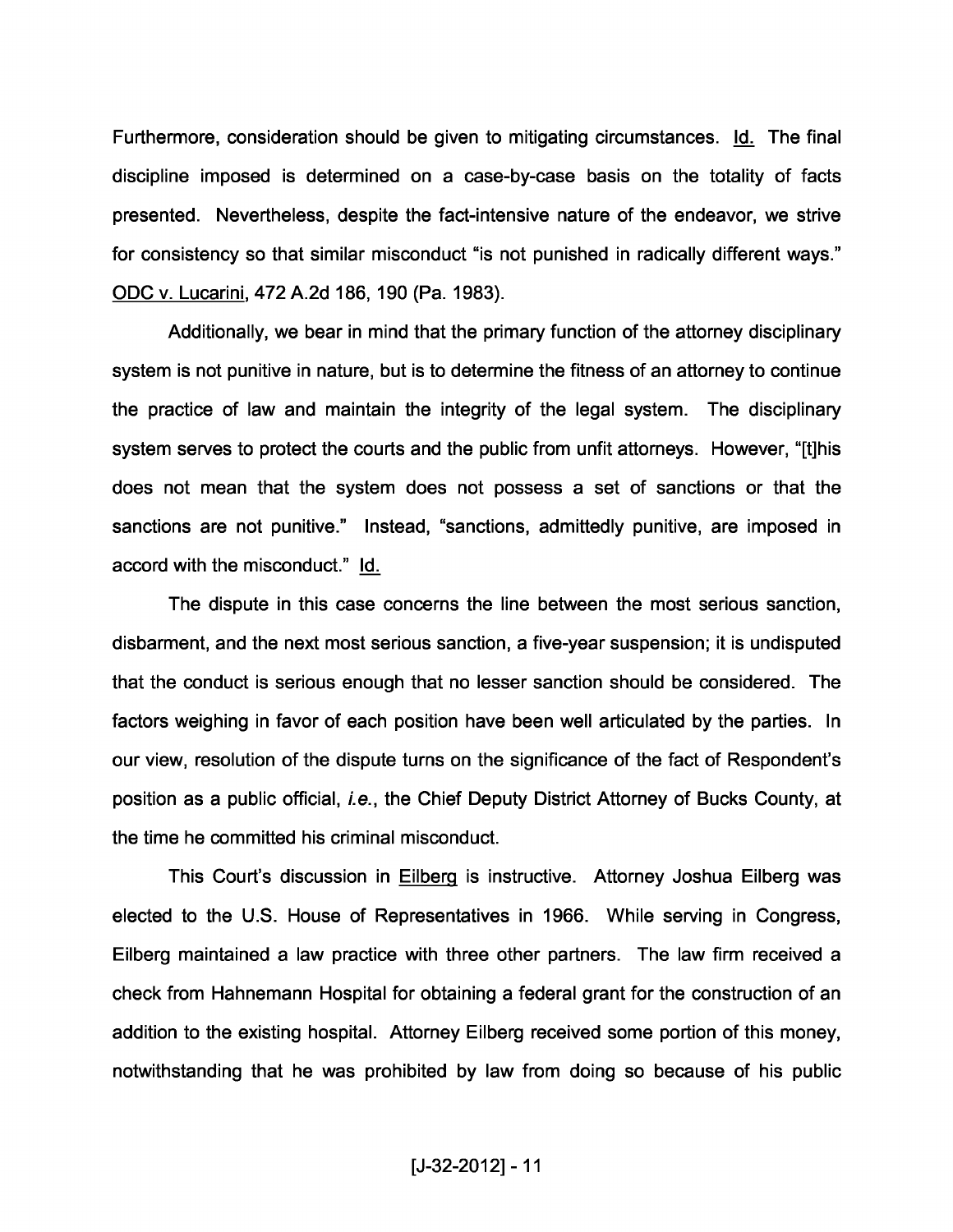position. Eilberg pleaded guilty to violating 18 U.S.C. § 203(a), which prohibited members of congress from receiving compensation for services rendered before a federal agency. Following Eilberg's conviction, the question of the appropriate disciplinary sanction arose before this Court. We reiterated the well-settled principle that our duty is "to protect the public and preserve the public confidence in the legal profession and the judicial system." Eilberg, <sup>441</sup> A.2d at 1197. We then pointedly stated that in seeking to preserve public confidence while discharging our disciplinary function, attorney Eilberg's status as an elected official must be considered:

In seeking to preserve public confidence in the integrity of the legal profession, we must consider that respondent was not only an attorney, but an elected official, who by virtue of his office engaged in conduct which resulted in his conviction. The unique posture of respondent makes his offense a more serious one than a singular violation of the disciplinary rules of an individual attorney.

Id. Ultimately, this Court imposed a five-year suspension.

Of course, the instant matter is factually distinct from Eilberg since Respondent was not an elected official and he did not directly commit the misconduct in his public capacity. Moreover, we are aware of no published decisions in which we have spoken about the consideration to be given to lawyers holding a public position committing misconduct unrelated to their office. But see ODC v. Preate, <sup>731</sup> A.2d 129, 130, 132 (Pa. 1999) (Nigro, J. dissenting to per curiam order imposing five-year suspension and opining that attorney's public service as elected District Attorney of Lackawanna County should not have been considered by Board as mitigating misconduct, since attorney betrayed public's trust by accepting illegal cash contributions). On the other hand, there have been disciplinary resolutions involving attorneys holding public offices who have committed crimes unrelated to their office, and this Court has approved recommendations by the Board, deeming such circumstances as aggravating the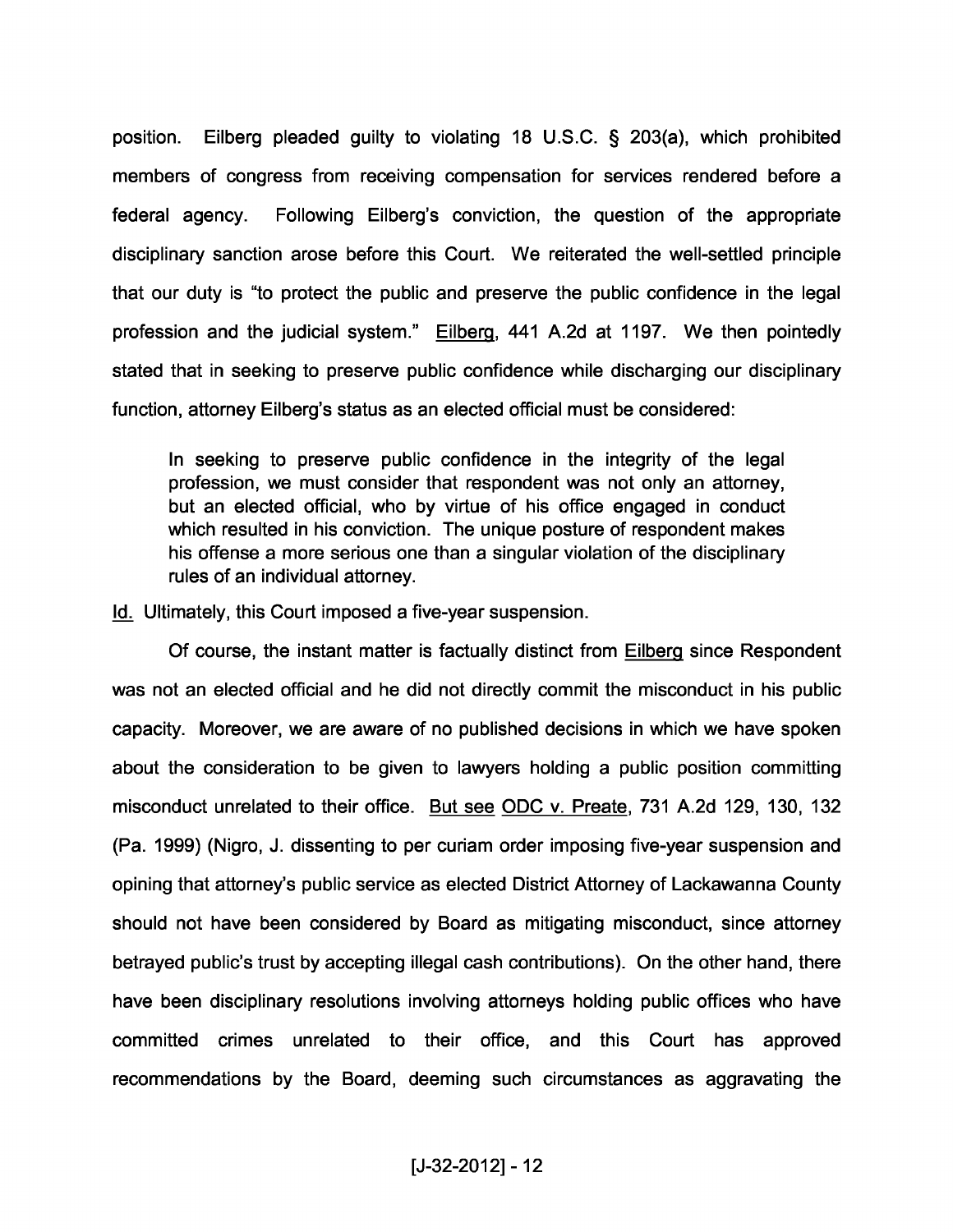misconduct. See, e.g., ODC v. Joyce, No. 47 DB 2009 (Judge of Superior Court of Pennsylvania disbarred following convictions in U.S. District Court for two counts of mail fraud and six counts of engaging in monetary transactions in property derived from unlawful activity); ODC v. Olshock, No. 28 DB 2002 (attorney serving as First Assistant District Attorney for Washington County suspended for three years for mishandling estate funds). In those instances, the Board has explained that even though the misconduct did not occur during the exercise of the attorney's public duties, serving in a public position creates a high expectation of integrity because the attorney is specifically entrusted with protecting the public. This Court has approved the Board's recommendations, thereby implying our endorsement of the Board's view that such misconduct speaks directly to the integrity of the legal system by placing the reputation of those tasked with serving and protecting the public at issue. Joyce, supra; Olshock, supra.

This Court takes this opportunity to make clear what should be self-evident: the fact that a lawyer holds a public office, or serves in a public capacity, as here, is a factor that properly may be viewed as aggravating the misconduct in an attorney disciplinary matter. This aggravation arising from public status is strong where the public position is that of prosecutor and the misconduct involves criminal actions, and it is particularly strong where, as here, the conduct involved crimes against individuals (minors, in this case). We realize that many attorneys hold positions of trust with respect to individual clients. But, that trust is not the same as the broader public trust reposed in judges, prosecutors and the like. Indeed, the facts of this case bear out the consequences that may arise when a position of public trust is involved. The evidence reveals that Respondent gained access to his minor victims — access that allowed him to ply them with drugs and alcohol, and that led to his sexual encounters with victim  $# 1 -$  because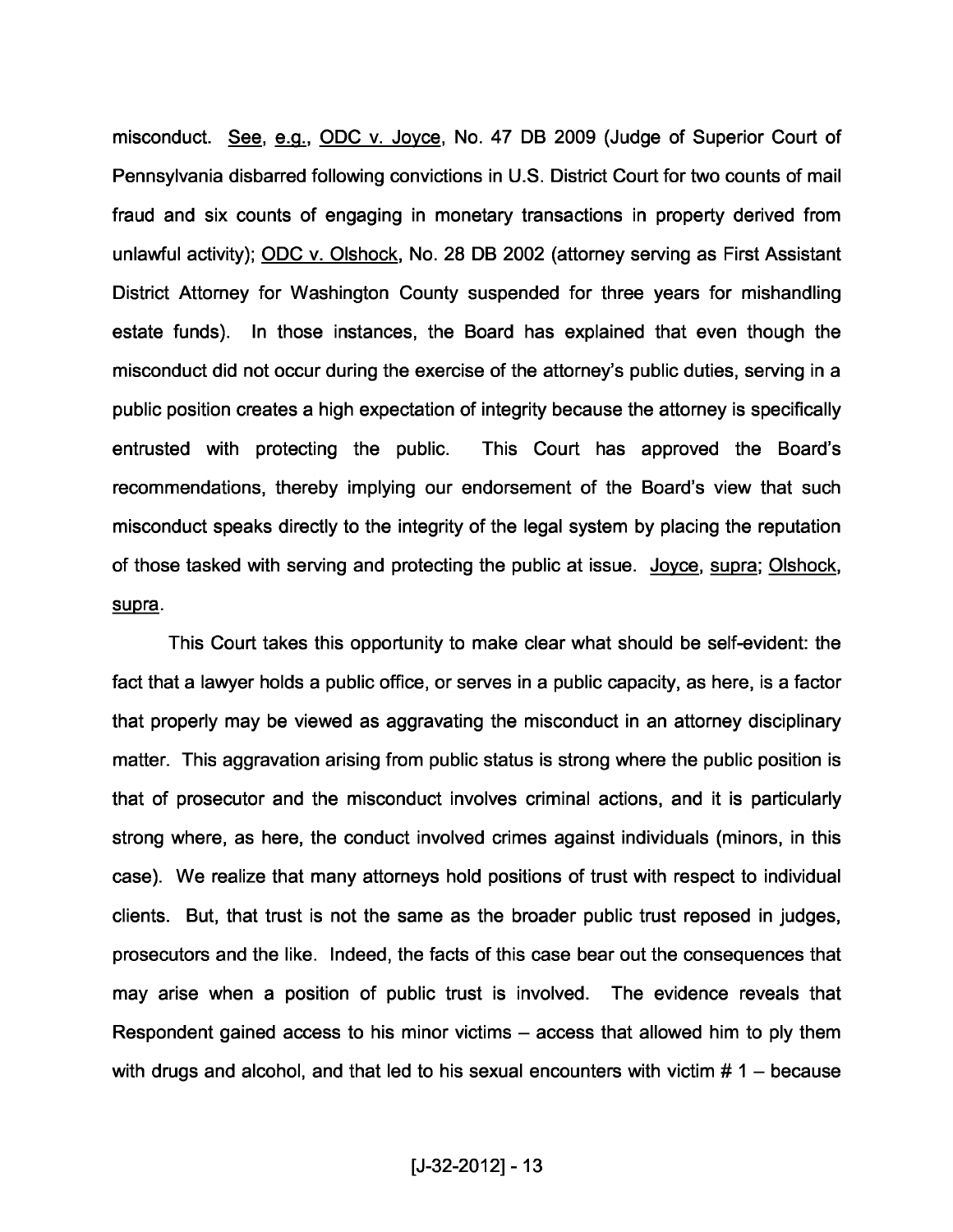of his respected and trusted position as a Deputy District Attorney (as well as his position as a church youth group leader).

Turning to the ultimate question to be resolved — the determination of final discipline — we find that disbarment is appropriate. As is often the case with attorney disciplinary matters, there is no case precedent that is precisely on all fours, but disbarment fits into the range of discipline in prior cases, and accounts for the aggravating circumstances of this case. The base criminal conduct in this case is similar to that in Christie. Attorney Christie pled guilty to thirteen misdemeanor sex offenses involving two minors. The crimes occurred during a ten-day period when he invited two male minors, ages 12 and 14, into his apartment. He provided the minors with alcoholic beverages, showed X-rated video tapes, and masturbated in their presence. Christie, 639 A.2d at 784. Attorney Christie presented expert testimony that the crimes resulted from a psychiatric condition. As noted, this Court suspended Christie for a period of five years, explaining that the final discipline accounted for the fact that his criminal conduct was caused by his psychiatric condition under Braun. It also reflected the lack of any prior disciplinary history or criminal record, the low risk of recidivism, and the cooperation, remorse, and reformative efforts demonstrated by attorney Christie. Id. at 786.

Respondent is similarly situated to attorney Christie in terms of the nature of his misconduct, his lack of disciplinary history and prior criminal record, his cooperation, character testimony, expressions of remorse, and efforts at rehabilitation. However, there are two critical distinctions supporting disbarment. First, Respondent did not present expert testimony meeting the Braun standard, and therefore, is not entitled to the type of consideration that was given to attorney Christie; given that Christie received the most severe sanction short of disbarment, the distinction is significant. Second, as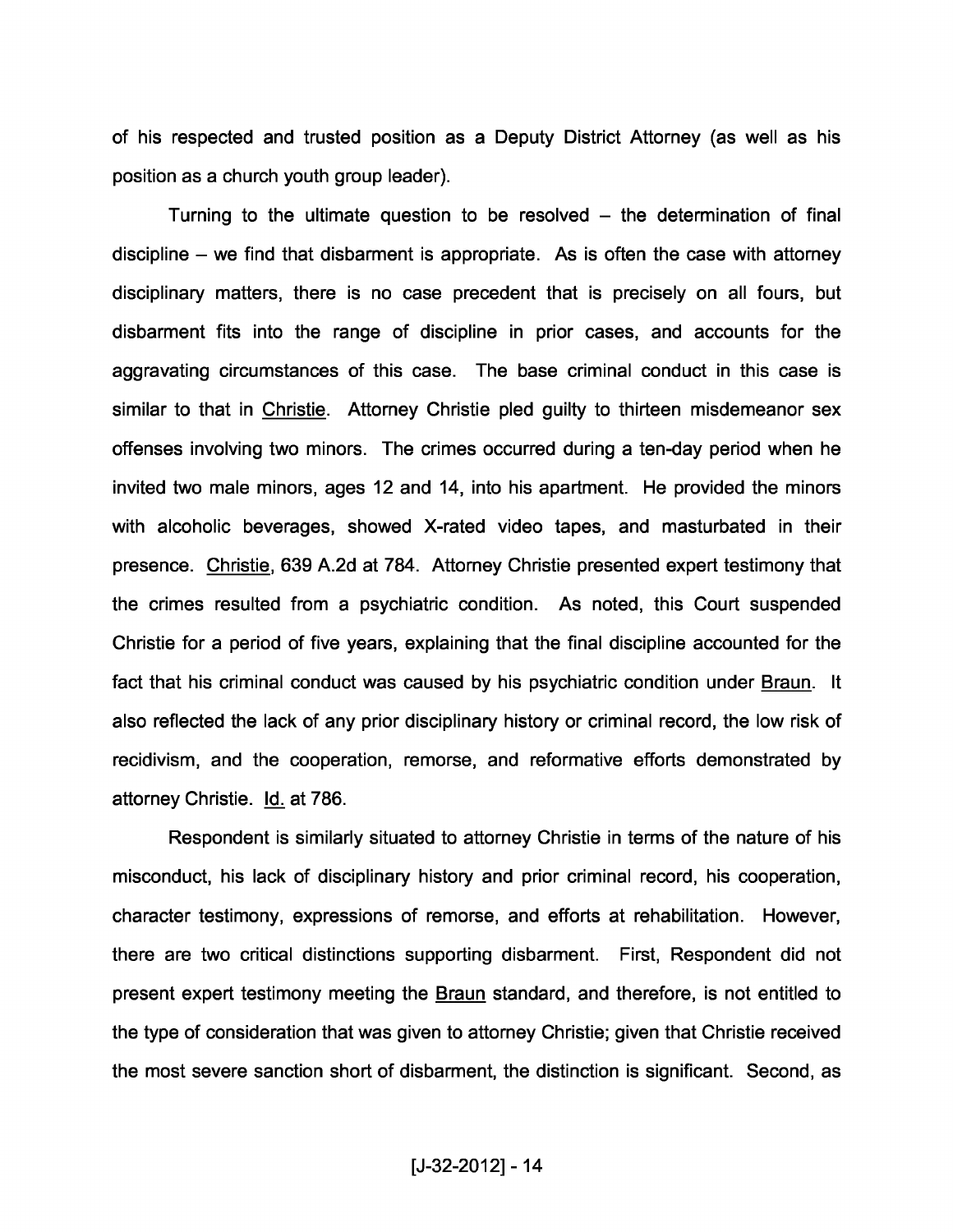discussed, Respondent's position as a Chief Deputy District Attorney aggravates the misconduct, particularly in light of the facts here. At the time Respondent was engaging in his ongoing criminal conduct by endangering the welfare of minors and corrupting the morals, his public persona was that of a law enforcement figure in the county, prosecuting members of the public for similar crimes. In our view, any sanction short of disbarment in these circumstances threatens the integrity of the legal system, undermines our very serious duty to protect the public, and fails to give appropriate weight to Respondent's status as a public official. Accordingly, given these two distinctions, which indicate that a more severe sanction than that imposed in Christie is warranted in this case, we conclude that disbarment is the appropriate sanction.

Furthermore, we do not agree with Respondent that the disbarment imposed in Pazuhanich mandates the lesser sanction of a five-year suspension in this case because of differences in the character of the two attorneys and the fact that, unlike Respondent, attorney Pazuhanich never accepted responsibility for his crime. Although the facts Respondent cites makes his conduct look less troublesome than the conduct in Pazuhanich, it is also true that attorney Pazuhanich's crime apparently was an isolated one-time incident, whereas here, Respondent's criminal conduct occurred over an extended period of time and involved three minor victims. Thus, while both matters involved criminal conduct by public prosecutors, which resulted in convictions for child endangerment and corruption of minors, the similarities end there and the distinctions are dispositive. We reiterate that each matter must be examined individually based on the totality of facts surrounding the convictions. There obviously are circumstances of disbarment which involve misconduct worse than that committed by Respondent, or by attorney Pazuhanich; the question is not simply whether the conduct at issue is as troublesome as that in other disbarment cases, but whether it is troublesome enough,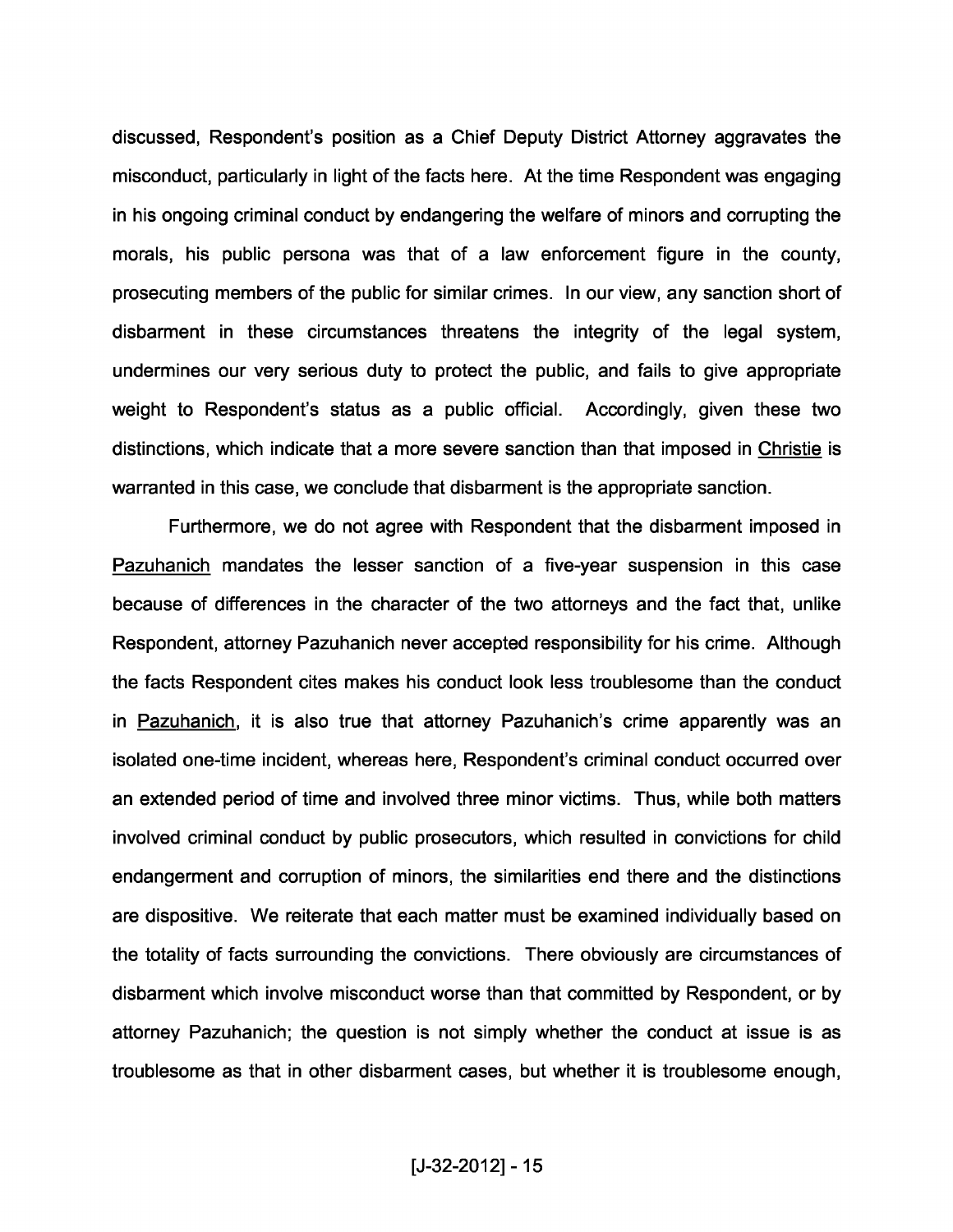viewed in its own totality, that disbarment is the appropriate sanction, and is not a disproportionate punishment. See, e.g., Czmus, 889 A.2d at 1203-04 ("[S]ome conduct is simply too egregious and requires disbarment to protect the integrity of the profession and judicial tribunals."). We believe the misconduct in this case plainly is such that disbarment is warranted.

Finally, our imposition of disbarment has not overlooked Respondent's lack of prior disciplinary history, his expressions of remorse, his cooperation and acceptance of responsibility, and his very real efforts at rehabilitation. This Court is cognizant of these mitigating factors and has accounted for them in imposing final discipline. Nor does disbarment suggest that we are punishing Respondent for his misconduct. We are well aware that Respondent is serving his criminal sentence and it is not the primary function of the attorney disciplinary system to punish. $3$  As we stated in Lucarini, "[s]anctions are indeed not the end of the disciplinary system, but they are a necessary means to accomplish its end." Lucarini, 472 A.2d at 191. Our final order disbarring Respondent takes into consideration all of the circumstances surrounding the misconduct, the good and the bad, as well as the unique public posture of Respondent at the time he committed the misconduct.

For the reasons stated above, it is hereby ordered that Respondent is disbarred from the bar of this Commonwealth, retroactive to July 30, 2009; he shall comply with all the provisions of Pa.R.D.E. 217; and he shall pay costs to the Board pursuant to Pa. R. D. E. 208(g).

 $3$  We need not consider the question raised by the parties related to whether an attorney should be permitted to practice law at the time he is serving <sup>a</sup> probationary term. We merely note that the length of probation is a factor to consider when imposing final discipline. However, like most factors guiding the inquiry, it is only one of many factors to consider in any disciplinary matter.